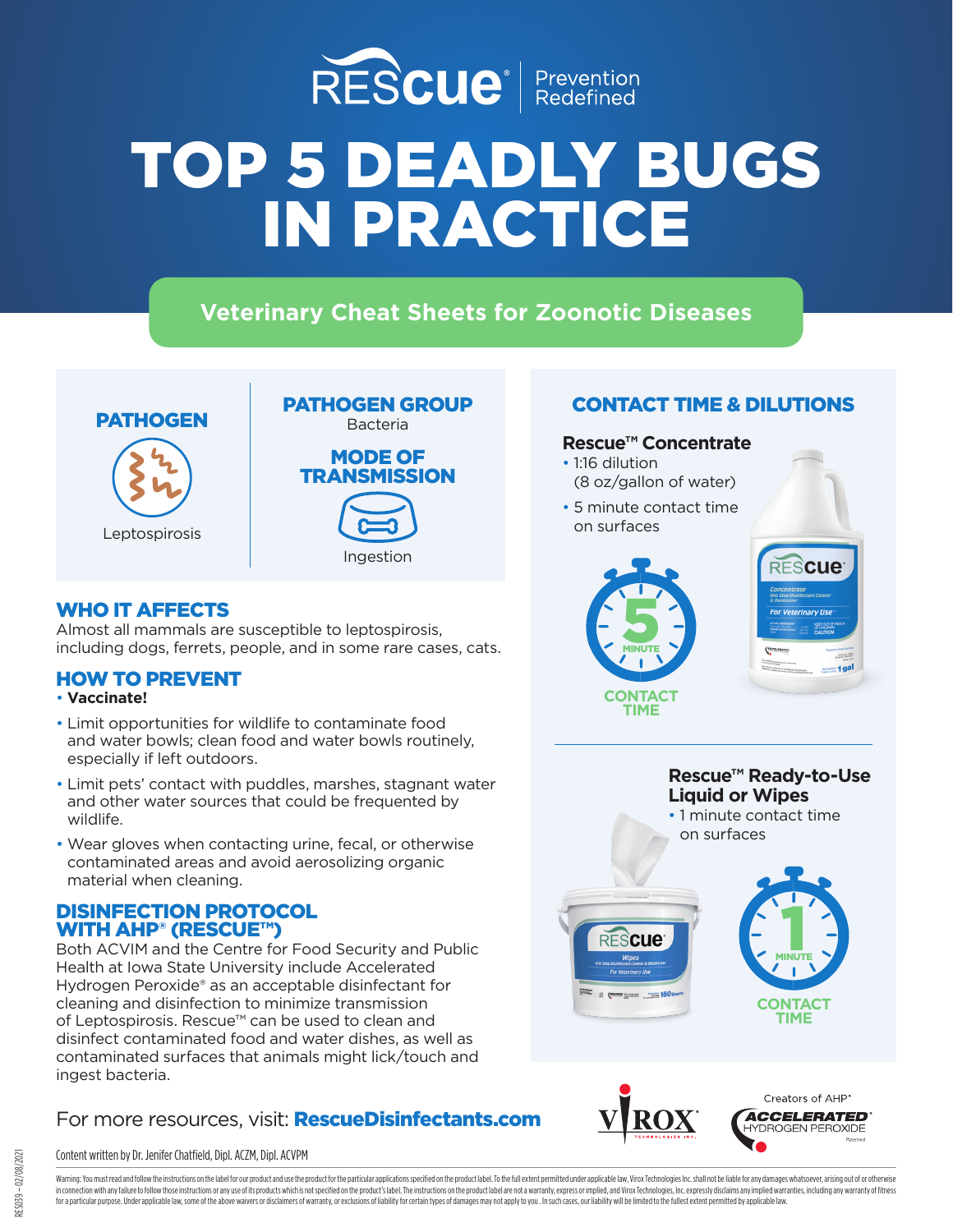

# **Veterinary Cheat Sheets for Zoonotic Diseases**



Diseases (Lyme, CCHF, Rickettsial diseases)



# WHO IT AFFECTS **EXECUTE:** The state on surfaces

- **Lyme Disease** can affect people, dogs, and in some rare cases, cats.
- **CCHF** can affect cattle, goats, sheep, hares, people, birds.
- **Rickettsial diseases** affect people and animals. They are most often reported in dogs, but can also be found in goats, deer, cats, horses, and other livestock.

### HOW TO PREVENT

- Routine tick prevention.
- Vaccine available (Lyme Disease).

### DISINFECTION PROTOCOL WITH AHP<sup>®</sup> (RESCUE™)

According to EPA and FDA, no disinfectant is allowed to claim efficacy against parasites. However, due to AHP®'s surfactant package and superior cleaning abilities, all AHP® products have the ability to help remove parasite eggs from surfaces and in turn, reduce the chance of it spreading. Maintaining a clean environment can also help prevent the presence of parasites.

# For more resources, visit: **RescueDisinfectants.com**

#### Content written by Dr. Jenifer Chatfield, Dipl. ACZM, Dipl. ACVPM

CONTACT TIME & DILUTIONS

### **Rescue™ Concentrate**

As surface disinfectants are not approved for efficacy against parasites, there are no specific instructions for Rescue™, however we recommend:

- 1:64 dilution for daily cleaning and disinfection (2oz/gallon of water)
- 5 minute contact time

**S** MINUTE





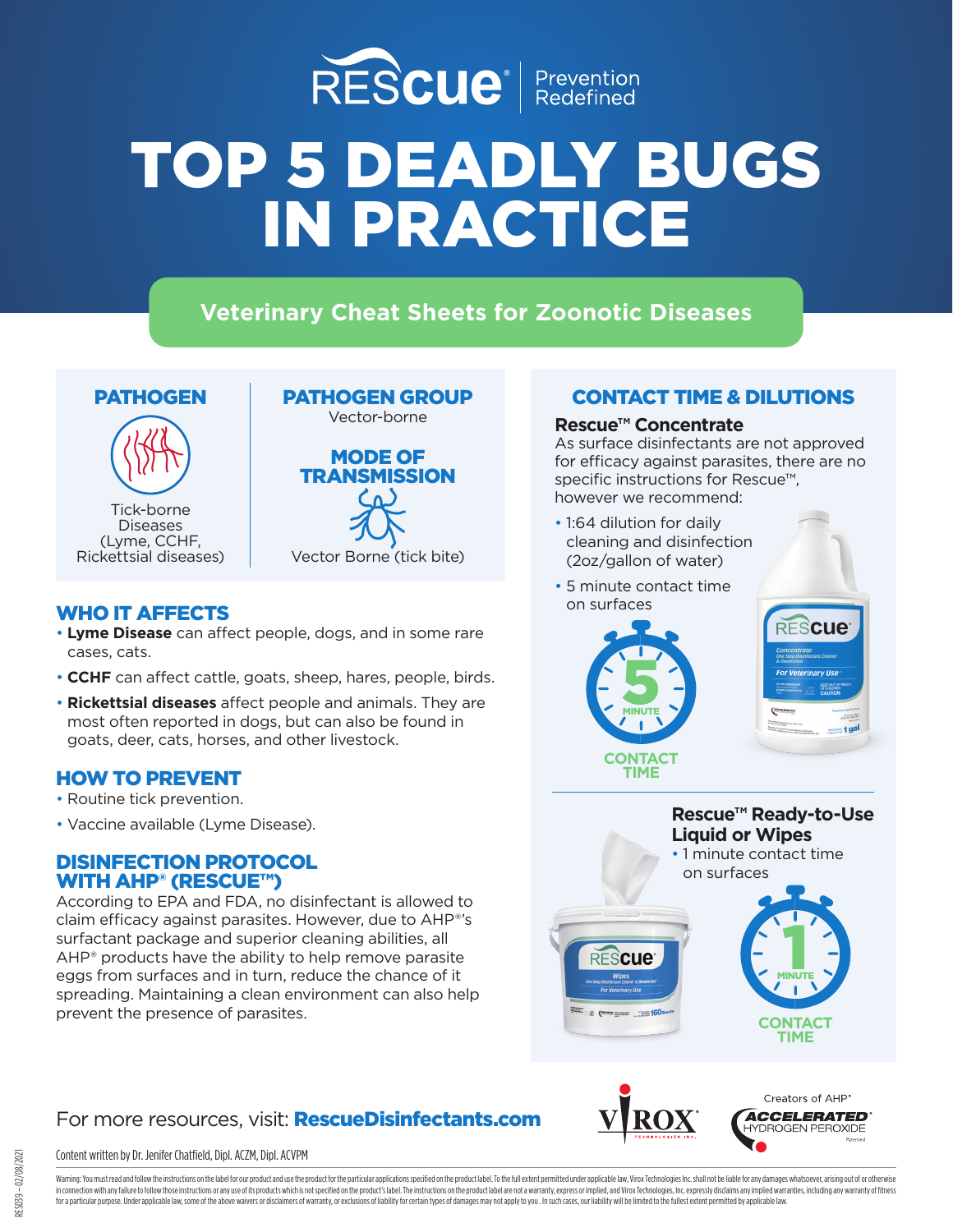

**Veterinary Cheat Sheets for Zoonotic Diseases**





## WHO IT AFFECTS

MRSA can affect any animal (including people), but generally only produces pathology if the host is under stress, or otherwise immunocompromised.

### HOW TO PREVENT

Routinely disinfect treatment and exam areas. Implement clinical protocols to embrace antimicrobial stewardship with sensitivity testing as often as possible prior to initiating antimicrobial therapy.

### DISINFECTION PROTOCOL WITH AHP<sup>®</sup> (RESCUE™)

Rescue™ carries an efficacy claim against multiple strains of MRSA, and can be used to clean and disinfect patient contact surfaces to prevent fomite transmission of MRSA. Cleaning and disinfection protocols should also focus on high-touch surfaces that are frequently contacted by clinic staff, including light switches, door handles, stethocopes, etc.

# CONTACT TIME & DILUTIONS

### **Rescue™ Concentrate**

- 1:16 dilution (8 oz/gallon of water)
- 5 minute contact time on surfaces





**Rescue™ Ready-to-Use Liquid or Wipes** • 1 minute contact time on surfaces



# For more resources, visit: **RescueDisinfectants.com**

#### Content written by Dr. Jenifer Chatfield, Dipl. ACZM, Dipl. ACVPM

Creators of AHP **ACCELERATED IYDROGEN PEROXIDE**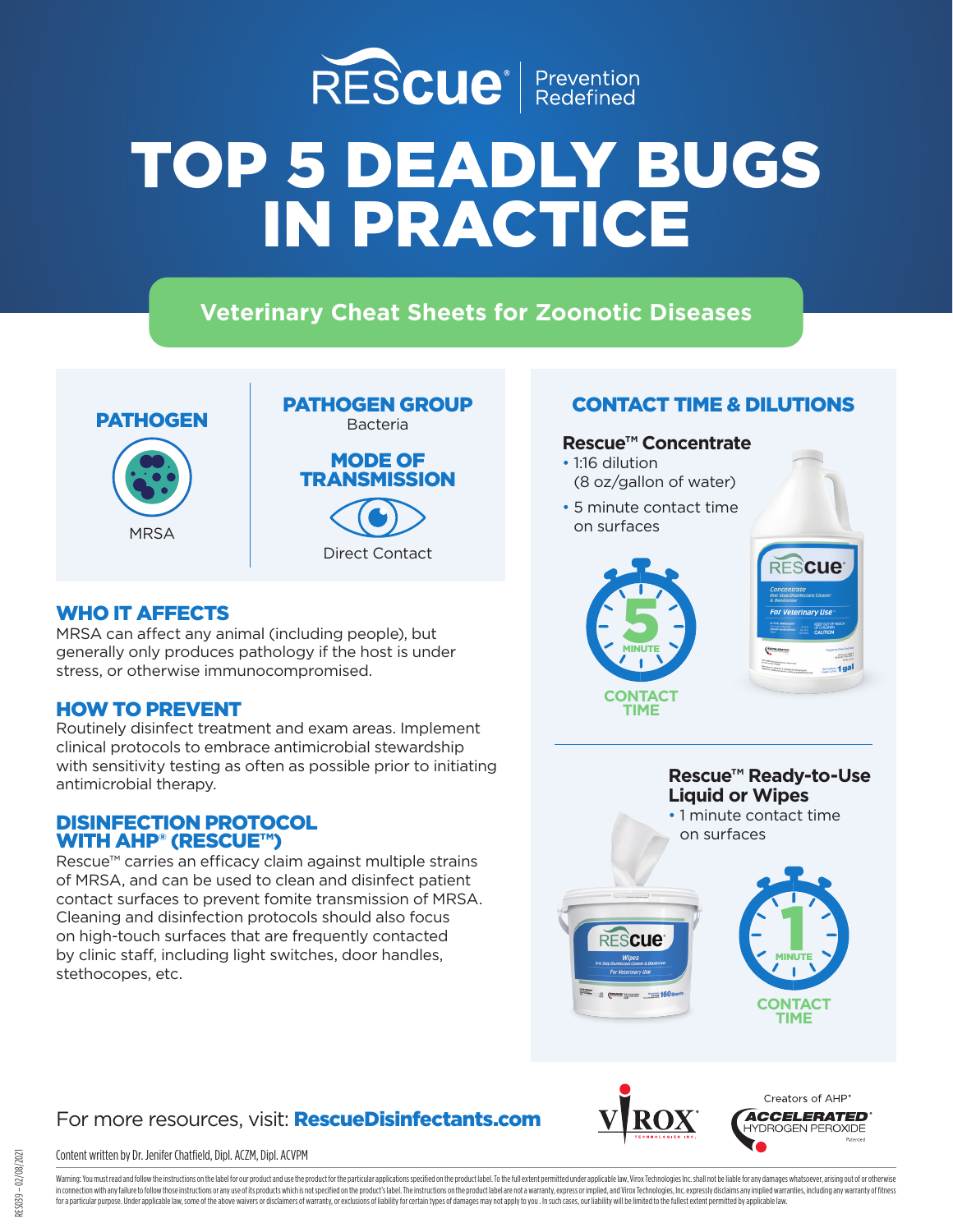

# **Veterinary Cheat Sheets for Zoonotic Diseases**

# PATHOGEN



Parasites *Toxoplasma gondii* (Toxo)*, Baylisascaris procyonis*  (Raccoon roundworm)



# MODE OF **TRANSMISSION**

# Ingestion

### WHO IT AFFECTS

- *Toxoplasma gondii* can infect almost all warm-blooded animals including dogs, cats, people, pocket pets, etc.
- *Baylisascaris procyonis* can infect birds and mammals including people, dogs, cats, ferrets, etc.

### HOW TO PREVENT

- To prevent infection with *T. gondii* in pets (other than cats), limit contact with cat feces and keep cats out of garden areas.
- Wear gloves and wash hands promptly following contact with any fecal material.
- To prevent *B. procyonis*, limit raccoon exposure, and administer routine monthly deworming.

### DISINFECTION PROTOCOL WITH AHP® (RESCUE™)

According to EPA and FDA, no disinfectant is allowed to claim efficacy against parasites. However, due to AHP®'s surfactant package and superior cleaning abilities, all AHP® products have the ability to help remove oocytes (parasite eggs) from surfaces and in turn reduce the chance of it spreading. Maintaining a clean environment can also help prevent the presence of parasites.

# For more resources, visit: **RescueDisinfectants.com**

#### Content written by Dr. Jenifer Chatfield, Dipl. ACZM, Dipl. ACVPM

# CONTACT TIME & DILUTIONS

#### **Rescue™ Concentrate**

As surface disinfectants are not approved for efficacy against parasites, there are no specific instructions for Rescue™, however we recommend:

- 1:64 dilution for daily cleaning and disinfection (2oz/gallon of water)
- 5 minute contact time on surfaces









**ACCELERATED** YDROGEN PEROXIDE